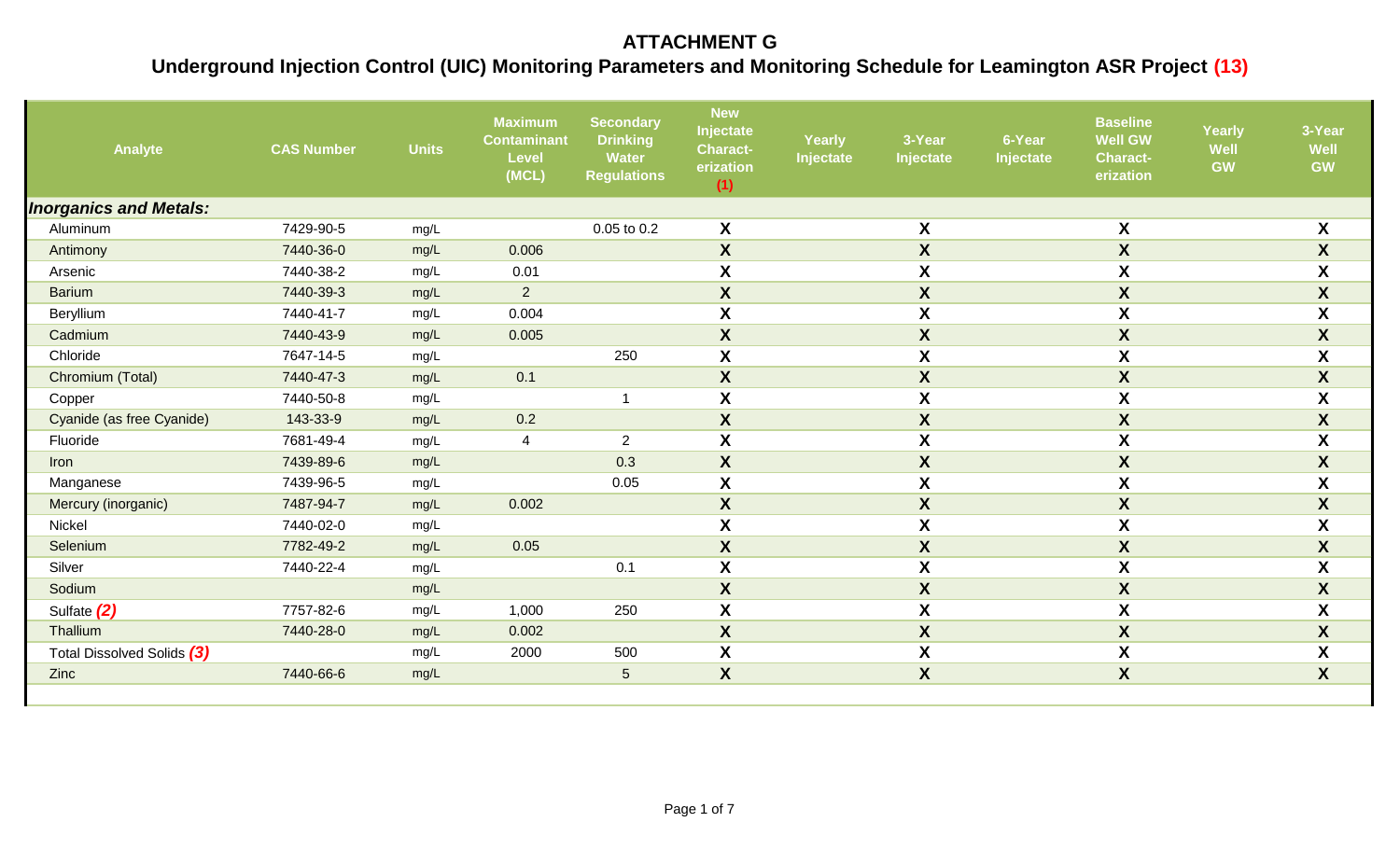| Analyte                                     | <b>CAS Number</b> | <b>Units</b>                                  | <b>Maximum</b><br><b>Contaminant</b><br><b>Level</b><br>(MCL) | <b>Secondary</b><br><b>Drinking</b><br><b>Water</b><br><b>Regulations</b> | <b>New</b><br>Injectate<br><b>Charact-</b><br>erization<br>(1) | <b>Yearly</b><br>Injectate | 3-Year<br>Injectate       | 6-Year<br>Injectate | <b>Baseline</b><br><b>Well GW</b><br><b>Charact-</b><br>erization | Yearly<br>Well<br>GW | 3-Year<br>Well<br><b>GW</b> |
|---------------------------------------------|-------------------|-----------------------------------------------|---------------------------------------------------------------|---------------------------------------------------------------------------|----------------------------------------------------------------|----------------------------|---------------------------|---------------------|-------------------------------------------------------------------|----------------------|-----------------------------|
| Nitrate/Nitrite:                            |                   |                                               |                                                               |                                                                           |                                                                |                            |                           |                     |                                                                   |                      |                             |
| Nitrate (as Nitrogen)                       | 14797-55-8        | mg/L                                          | 10                                                            |                                                                           | X                                                              | X                          |                           |                     | X                                                                 | X                    |                             |
| Nitrite (as Nitrogen)                       | 14797-65-0        | mg/L                                          | $\overline{\phantom{a}}$                                      |                                                                           | $\boldsymbol{X}$                                               | $\boldsymbol{\mathsf{X}}$  |                           |                     | $\overline{\mathbf{X}}$                                           | $\boldsymbol{X}$     |                             |
| <b>Total Nitrate and Nitrite</b><br>(as N)  |                   | mg/L                                          | 10                                                            |                                                                           | X                                                              | $\pmb{\mathsf{X}}$         |                           |                     | X                                                                 | X                    |                             |
| <b>Asbestos:</b>                            |                   |                                               |                                                               |                                                                           |                                                                |                            |                           |                     |                                                                   |                      |                             |
| Asbestos (4)                                | 1332-21-4         | million fibers/L<br>longer than 10<br>microns | $\overline{7}$                                                |                                                                           | $\boldsymbol{X}$                                               |                            |                           |                     | $\boldsymbol{X}$                                                  |                      |                             |
| <b>Volatile Organic Contaminants (VOC):</b> |                   |                                               |                                                               |                                                                           |                                                                |                            |                           |                     |                                                                   |                      |                             |
| Benzene                                     | $71 - 43 - 2$     | mg/L                                          | 0.005                                                         |                                                                           | $\pmb{\mathsf{X}}$                                             |                            | $\pmb{\mathsf{X}}$        |                     | $\pmb{\mathsf{X}}$                                                |                      | $\boldsymbol{\mathsf{X}}$   |
| Carbon tetrachloride                        | 56-23-5           | mg/L                                          | 0.005                                                         |                                                                           | $\boldsymbol{X}$                                               |                            | $\pmb{\mathsf{X}}$        |                     | $\boldsymbol{X}$                                                  |                      | $\boldsymbol{X}$            |
| Dichlorobenzene o-                          | $95 - 50 - 1$     | mg/L                                          | 0.6                                                           |                                                                           | $\boldsymbol{X}$                                               |                            | X                         |                     | $\boldsymbol{X}$                                                  |                      | $\mathsf{X}$                |
| Dichlorobenzene p-                          | 106-46-7          | mg/L                                          | 0.075                                                         |                                                                           | $\boldsymbol{\mathsf{X}}$                                      |                            | $\boldsymbol{X}$          |                     | $\boldsymbol{X}$                                                  |                      | $\mathsf{X}$                |
| Dichloroethane (1,2-)                       | 107-06-2          | mg/L                                          | 0.005                                                         |                                                                           | $\boldsymbol{X}$                                               |                            | $\pmb{\mathsf{X}}$        |                     | $\boldsymbol{X}$                                                  |                      | $\boldsymbol{\mathsf{X}}$   |
| Dichloroethylene (1,1-)                     | 75-35-4           | mg/L                                          | 0.007                                                         |                                                                           | $\boldsymbol{X}$                                               |                            | $\boldsymbol{X}$          |                     | $\boldsymbol{X}$                                                  |                      | $\pmb{\mathsf{X}}$          |
| Dichloroethylene (cis-1,2-)                 | 156-59-2          | mg/L                                          | 0.07                                                          |                                                                           | $\boldsymbol{X}$                                               |                            | $\boldsymbol{X}$          |                     | $\boldsymbol{\mathsf{X}}$                                         |                      | X                           |
| Dichloroethylene (trans-1,2-)               | 156-60-5          | mg/L                                          | 0.1                                                           |                                                                           | $\boldsymbol{X}$                                               |                            | $\boldsymbol{X}$          |                     | X                                                                 |                      | $\boldsymbol{X}$            |
| Dichloromethane                             | 75-09-2           | mg/L                                          | 0.005                                                         |                                                                           | $\boldsymbol{\mathsf{X}}$                                      |                            | $\boldsymbol{\mathsf{X}}$ |                     | $\boldsymbol{\mathsf{X}}$                                         |                      | X                           |
| Dichloropropane (1,2-)                      | 78-87-5           | mg/L                                          | 0.005                                                         |                                                                           | $\boldsymbol{X}$                                               |                            | $\pmb{\mathsf{X}}$        |                     | $\boldsymbol{X}$                                                  |                      | $\mathsf{X}$                |
| Ethylbenzene                                | $100 - 41 - 4$    | mg/L                                          | 0.7                                                           |                                                                           | $\boldsymbol{X}$                                               |                            | $\boldsymbol{\mathsf{X}}$ |                     | $\boldsymbol{\mathsf{X}}$                                         |                      | $\boldsymbol{\mathsf{X}}$   |
| Monochlorobenzene                           | 108-90-7          | mg/L                                          | 0.1                                                           |                                                                           | $\boldsymbol{\mathsf{X}}$                                      |                            | $\boldsymbol{X}$          |                     | $\boldsymbol{X}$                                                  |                      | $\mathsf{X}$                |
| Styrene                                     | 100-42-5          | mg/L                                          | 0.1                                                           |                                                                           | $\boldsymbol{X}$                                               |                            | X                         |                     | $\boldsymbol{X}$                                                  |                      | X                           |
| Tetrachloroethylene                         | 127-18-4          | mg/L                                          | 0.005                                                         |                                                                           | $\boldsymbol{X}$                                               |                            | X                         |                     | $\boldsymbol{X}$                                                  |                      | $\boldsymbol{\mathsf{X}}$   |
| Toluene                                     | 108-88-3          | mg/L                                          |                                                               |                                                                           | X                                                              |                            | $\pmb{\mathsf{X}}$        |                     | $\boldsymbol{X}$                                                  |                      | X                           |
| Trichlorobenzene (1,2,4-)                   | 120-82-1          | mg/L                                          | 0.07                                                          |                                                                           | $\boldsymbol{X}$                                               |                            | $\boldsymbol{X}$          |                     | $\pmb{\mathsf{X}}$                                                |                      | $\boldsymbol{X}$            |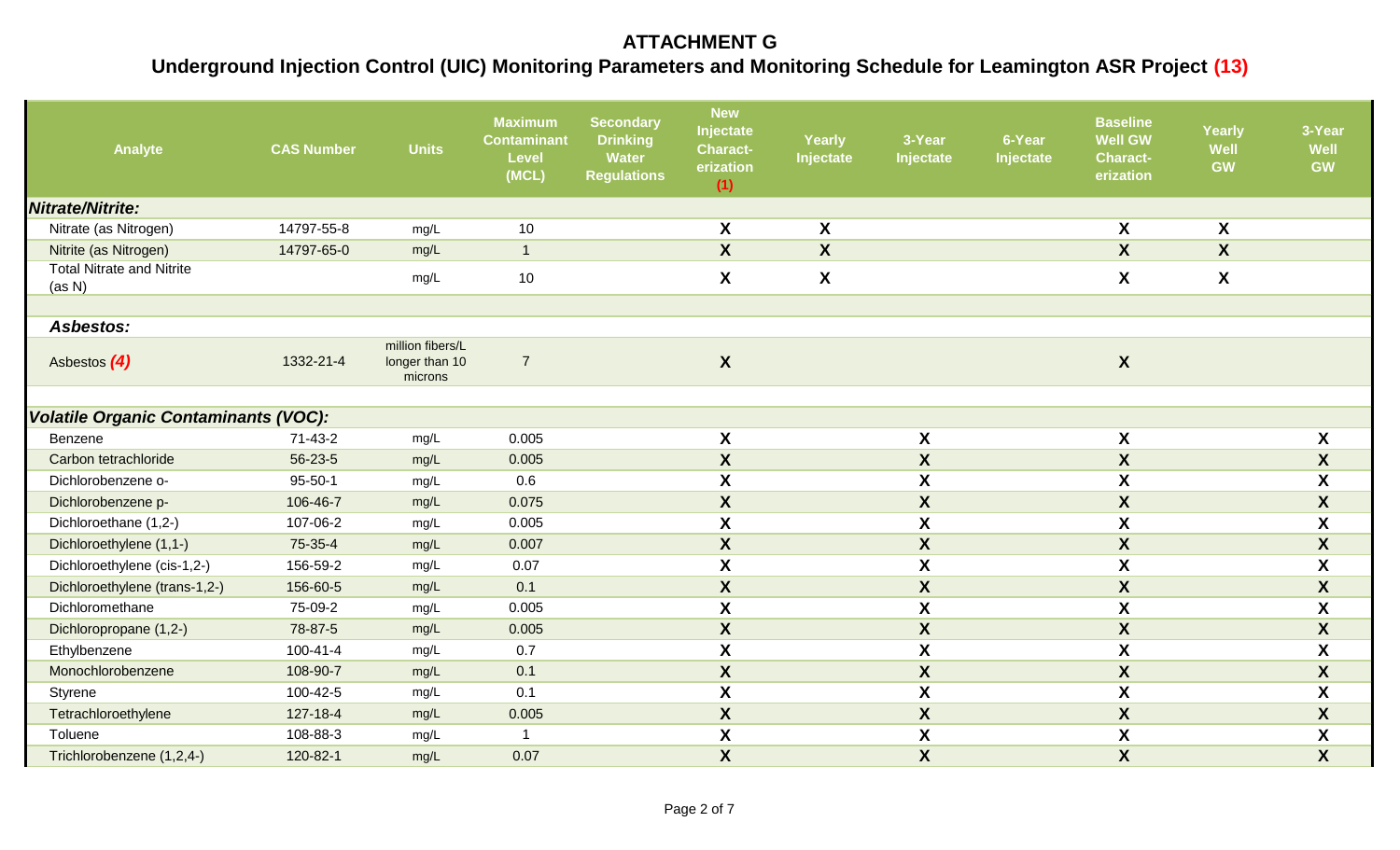| Analyte                                         | <b>CAS Number</b> | <b>Units</b> | <b>Maximum</b><br><b>Contaminant</b><br><b>Level</b><br>(MCL) | <b>Secondary</b><br><b>Drinking</b><br><b>Water</b><br><b>Regulations</b> | <b>New</b><br>Injectate<br><b>Charact-</b><br>erization<br>(1) | <b>Yearly</b><br>Injectate | 3-Year<br>Injectate | 6-Year<br>Injectate | <b>Baseline</b><br><b>Well GW</b><br><b>Charact-</b><br>erization | <b>Yearly</b><br>Well<br><b>GW</b> | 3-Year<br>Well<br><b>GW</b> |
|-------------------------------------------------|-------------------|--------------|---------------------------------------------------------------|---------------------------------------------------------------------------|----------------------------------------------------------------|----------------------------|---------------------|---------------------|-------------------------------------------------------------------|------------------------------------|-----------------------------|
| Trichloroethane (1,1,1-)                        | 71-55-6           | mg/L         | 0.2                                                           |                                                                           | X                                                              |                            | X                   |                     | X                                                                 |                                    | X                           |
| Trichloroethane (1,1,2-)                        | 79-00-5           | mg/L         | 0.005                                                         |                                                                           | $\boldsymbol{X}$                                               |                            | $\boldsymbol{X}$    |                     | X                                                                 |                                    | $\boldsymbol{X}$            |
| Trichloroethylene                               | 79-01-6           | mg/L         | 0.005                                                         |                                                                           | $\boldsymbol{X}$                                               |                            | X                   |                     | $\pmb{\mathsf{X}}$                                                |                                    | $\boldsymbol{X}$            |
| Vinyl chloride                                  | 75-01-4           | mg/L         | 0.002                                                         |                                                                           | $\boldsymbol{X}$                                               |                            | $\pmb{\mathsf{X}}$  |                     | $\pmb{\mathsf{X}}$                                                |                                    | $\pmb{\mathsf{X}}$          |
| Xylenes                                         | 1330-20-7         | mg/L         | 10                                                            |                                                                           | $\boldsymbol{\mathsf{X}}$                                      |                            | X                   |                     | $\pmb{\mathsf{X}}$                                                |                                    | $\overline{\mathbf{X}}$     |
|                                                 |                   |              |                                                               |                                                                           |                                                                |                            |                     |                     |                                                                   |                                    |                             |
| <b>Pesticides:</b>                              |                   |              |                                                               |                                                                           |                                                                |                            |                     |                     |                                                                   |                                    |                             |
| $2,4 - D (2,4 -$<br>dichlorophenoxyacetic acid) | 94-75-7           | mg/L         | 0.07                                                          |                                                                           | $\boldsymbol{X}$                                               |                            |                     |                     | $\boldsymbol{X}$                                                  |                                    | X                           |
| $2,4,5$ -TP (Silvex)                            | $93 - 72 - 1$     | mg/L         | 0.05                                                          |                                                                           | X                                                              |                            |                     |                     | $\boldsymbol{\mathsf{X}}$                                         |                                    | X                           |
| Alachlor                                        | 15972-60-8        | mg/L         | 0.002                                                         |                                                                           | $\boldsymbol{X}$                                               |                            |                     |                     | $\pmb{\mathsf{X}}$                                                |                                    | $\mathsf{X}$                |
| Aldicarb                                        | 116-06-3          | mg/L         | 0.003                                                         |                                                                           | X                                                              |                            |                     |                     | X                                                                 |                                    | X                           |
| Aldicarb sulfone                                | 1646-88-4         | mg/L         | 0.003                                                         |                                                                           | $\boldsymbol{X}$                                               |                            |                     |                     | $\pmb{\mathsf{X}}$                                                |                                    | $\mathbf{X}$                |
| Aldicarb sulfoxide                              | 1646-87-3         | mg/L         | 0.004                                                         |                                                                           | $\boldsymbol{X}$                                               |                            |                     |                     | $\pmb{\mathsf{X}}$                                                |                                    | X                           |
| Atrazine                                        | 1912-24-9         | mg/L         | 0.003                                                         |                                                                           | $\boldsymbol{X}$                                               |                            |                     |                     | $\boldsymbol{X}$                                                  |                                    | $\boldsymbol{X}$            |
| Benzo(a)pyrene (PAH)                            | $50 - 32 - 8$     | mg/L         | 0.0002                                                        |                                                                           | X                                                              |                            |                     |                     | $\pmb{\mathsf{X}}$                                                |                                    | $\boldsymbol{X}$            |
| Carbofuran                                      | 1563-66-2         | mg/L         | 0.04                                                          |                                                                           | $\boldsymbol{X}$                                               |                            |                     |                     | $\pmb{\mathsf{X}}$                                                |                                    | $\mathsf{X}$                |
| Chlordane                                       | 57-74-9           | mg/L         | 0.002                                                         |                                                                           | X                                                              |                            |                     |                     | X                                                                 |                                    | X                           |
| Dalapon (sodium salt)                           | 75-99-0           | mg/L         | 0.2                                                           |                                                                           | $\boldsymbol{X}$                                               |                            |                     |                     | $\pmb{\mathsf{X}}$                                                |                                    | $\pmb{\mathsf{X}}$          |
| Di(2-ethylhexyl) adipate                        | 103-23-1          | mg/L         | 0.4                                                           |                                                                           | $\boldsymbol{X}$                                               |                            |                     |                     | $\pmb{\mathsf{X}}$                                                |                                    | $\pmb{\mathsf{X}}$          |
| Di(2-ethylhexyl) phthalate                      | 117-81-7          | mg/L         | 0.006                                                         |                                                                           | $\boldsymbol{X}$                                               |                            |                     |                     | $\overline{\textbf{X}}$                                           |                                    | $\overline{\mathbf{X}}$     |
| Dinoseb                                         | 88-85-7           | mg/L         | 0.007                                                         |                                                                           | X                                                              |                            |                     |                     | X                                                                 |                                    | X                           |
| Endrin                                          | 72-20-8           | mg/L         | 0.002                                                         |                                                                           | $\boldsymbol{X}$                                               |                            |                     |                     | $\pmb{\mathsf{X}}$                                                |                                    | $\mathsf{X}$                |
| Heptachlor                                      | 76-44-8           | mg/L         | 0.0004                                                        |                                                                           | $\boldsymbol{\mathsf{X}}$                                      |                            |                     |                     | $\pmb{\mathsf{X}}$                                                |                                    | $\boldsymbol{X}$            |
| Heptachlor epoxide                              | 1024-57-3         | mg/L         | 0.0002                                                        |                                                                           | $\boldsymbol{X}$                                               |                            |                     |                     | $\boldsymbol{X}$                                                  |                                    | $\boldsymbol{X}$            |
| Hexachlorobenzene                               | 118-74-1          | mg/L         | 0.001                                                         |                                                                           | $\boldsymbol{\mathsf{X}}$                                      |                            |                     |                     | $\pmb{\mathsf{X}}$                                                |                                    | X                           |
| Hexachlorocyclopentadiene                       | $77-47-4$         | mg/L         | 0.05                                                          |                                                                           | $\boldsymbol{\mathsf{X}}$                                      |                            |                     |                     | $\boldsymbol{X}$                                                  |                                    | X                           |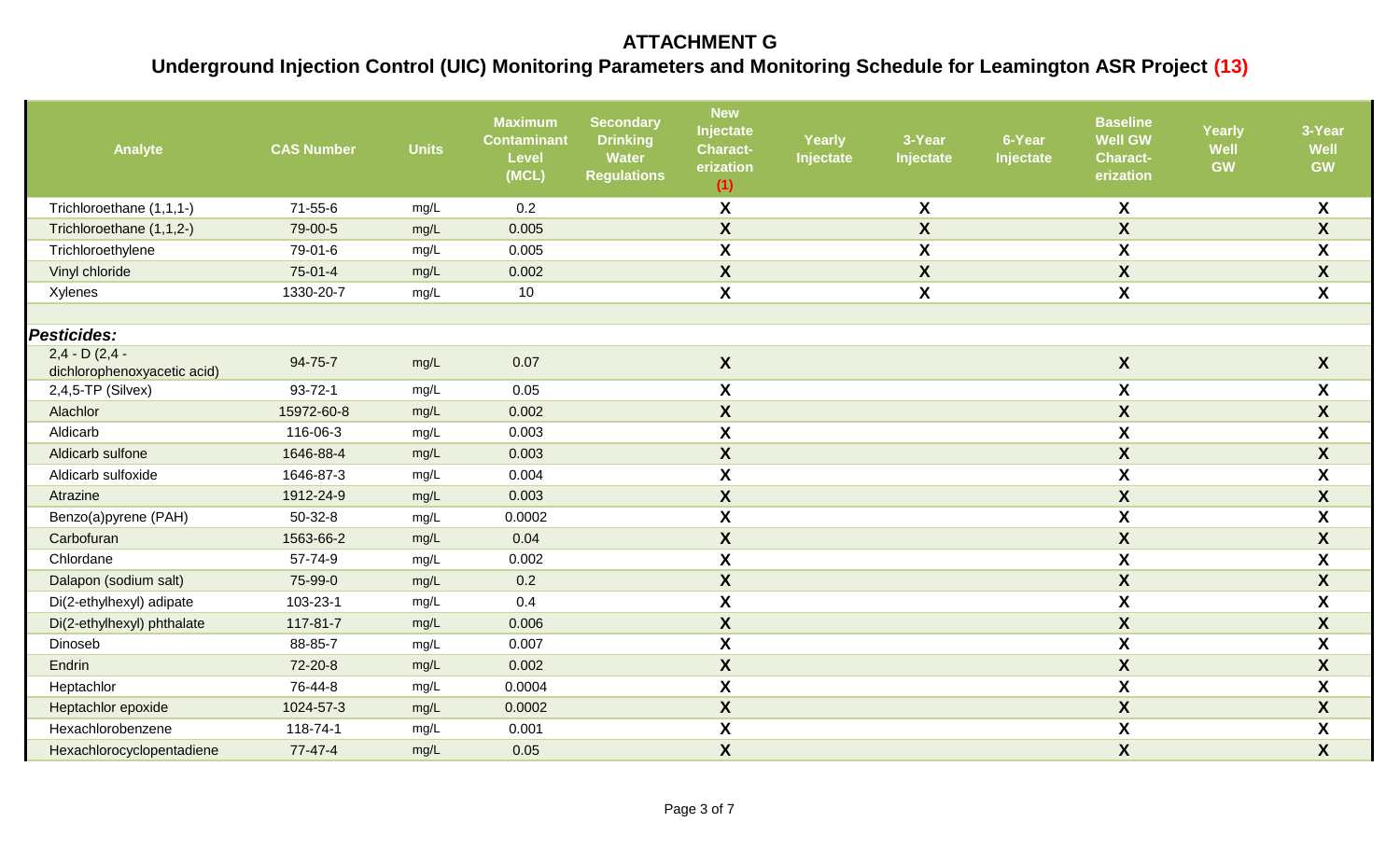| Analyte                                                                                    | <b>CAS Number</b> | <b>Units</b> | <b>Maximum</b><br><b>Contaminant</b><br><b>Level</b><br>(MCL) | <b>Secondary</b><br><b>Drinking</b><br>Water<br><b>Regulations</b> | <b>New</b><br>Injectate<br><b>Charact-</b><br>erization<br>(1) | Yearly<br>Injectate | 3-Year<br>Injectate | 6-Year<br>Injectate       | <b>Baseline</b><br><b>Well GW</b><br><b>Charact-</b><br>erization | Yearly<br><b>Well</b><br><b>GW</b> | 3-Year<br>Well<br><b>GW</b> |
|--------------------------------------------------------------------------------------------|-------------------|--------------|---------------------------------------------------------------|--------------------------------------------------------------------|----------------------------------------------------------------|---------------------|---------------------|---------------------------|-------------------------------------------------------------------|------------------------------------|-----------------------------|
| Lindane                                                                                    | 58-89-9           | mg/L         | 0.0002                                                        |                                                                    | X                                                              |                     |                     |                           | X                                                                 |                                    | X                           |
| Methoxychlor                                                                               | 72-43-5           | mg/L         | 0.04                                                          |                                                                    | $\boldsymbol{X}$                                               |                     |                     |                           | $\mathsf{X}$                                                      |                                    | X                           |
| Oxamyl (Vydate)                                                                            | 23135-22-0        | mg/L         | 0.2                                                           |                                                                    | X                                                              |                     |                     |                           | $\boldsymbol{X}$                                                  |                                    | $\boldsymbol{\mathsf{X}}$   |
| Pentachlorophenol                                                                          | 87-86-5           | mg/L         | 0.001                                                         |                                                                    | $\boldsymbol{X}$                                               |                     |                     |                           | $\mathsf{X}$                                                      |                                    | X                           |
| Picloram                                                                                   | 2/1/1918          | mg/L         | 0.5                                                           |                                                                    | $\boldsymbol{X}$                                               |                     |                     |                           | $\overline{\mathbf{X}}$                                           |                                    | $\boldsymbol{\mathsf{X}}$   |
| Polychlorinated biphenyls<br>(PCBs)                                                        | 1336-36-3         | mg/L         | 0.0005                                                        |                                                                    | $\boldsymbol{X}$                                               |                     |                     |                           | $\mathsf{X}$                                                      |                                    | X                           |
| Simazine                                                                                   | 122-34-9          | mg/L         | 0.004                                                         |                                                                    | $\boldsymbol{\mathsf{X}}$                                      |                     |                     |                           | X                                                                 |                                    | X                           |
| Toxaphene                                                                                  | 8001-35-2         | mg/L         | 0.003                                                         |                                                                    | $\boldsymbol{X}$                                               |                     |                     |                           | $\overline{\mathbf{X}}$                                           |                                    | $\boldsymbol{X}$            |
| <b>Radionuclides:</b>                                                                      |                   |              |                                                               |                                                                    |                                                                |                     |                     |                           |                                                                   |                                    |                             |
| Gross alpha particle activity<br>(including Radium 226 but<br>excluding Radon and Uranium) |                   | pCi/L        | 15                                                            |                                                                    | $\boldsymbol{X}$                                               |                     |                     | $\boldsymbol{X}$          | X                                                                 |                                    | X                           |
| Radium-226 (only required if<br>gross alpha is $>=$ 5pCi/L)                                | 7440-14-4         | pCi/L        | $5\phantom{.0}$                                               |                                                                    |                                                                |                     |                     | $\boldsymbol{X}$          | $\boldsymbol{X}$                                                  |                                    | X                           |
| Radium-228                                                                                 | 7440-14-4         | pCi/L        | 5                                                             |                                                                    |                                                                |                     |                     | $\boldsymbol{\mathsf{X}}$ | $\boldsymbol{X}$                                                  |                                    | X                           |
| Uranium (only if gross alpha<br>MCL is exceeded)                                           | 7440-61-1         | mg/L         | 0.03                                                          |                                                                    | $\boldsymbol{X}$                                               |                     |                     | $\boldsymbol{X}$          | X                                                                 |                                    | $\boldsymbol{X}$            |
| Gross beta particle and photon<br>emitters (5)                                             |                   | mrem/yr      | 4                                                             |                                                                    | $\boldsymbol{X}$                                               |                     |                     | $\boldsymbol{X}$          | X                                                                 |                                    | X                           |
| Tritium (only if gross beta<br>exceeds 50 pCi/L)                                           |                   | pCi/L        | 20,000                                                        |                                                                    | $\boldsymbol{X}$                                               |                     |                     | $\boldsymbol{X}$          | $\mathsf{X}$                                                      |                                    | $\boldsymbol{X}$            |
| Strontium-90 (only if gross beta<br>exceeds 50 pCi/L)                                      |                   | pCi/L        | 8                                                             |                                                                    | $\boldsymbol{X}$                                               |                     |                     | $\boldsymbol{\mathsf{X}}$ | X                                                                 |                                    | X                           |
| Radon                                                                                      | 10043-92-2        | pCi/L        |                                                               |                                                                    | $\boldsymbol{X}$                                               |                     |                     | $\boldsymbol{X}$          | $\mathsf{X}$                                                      |                                    | X                           |
|                                                                                            |                   |              |                                                               |                                                                    |                                                                |                     |                     |                           |                                                                   |                                    |                             |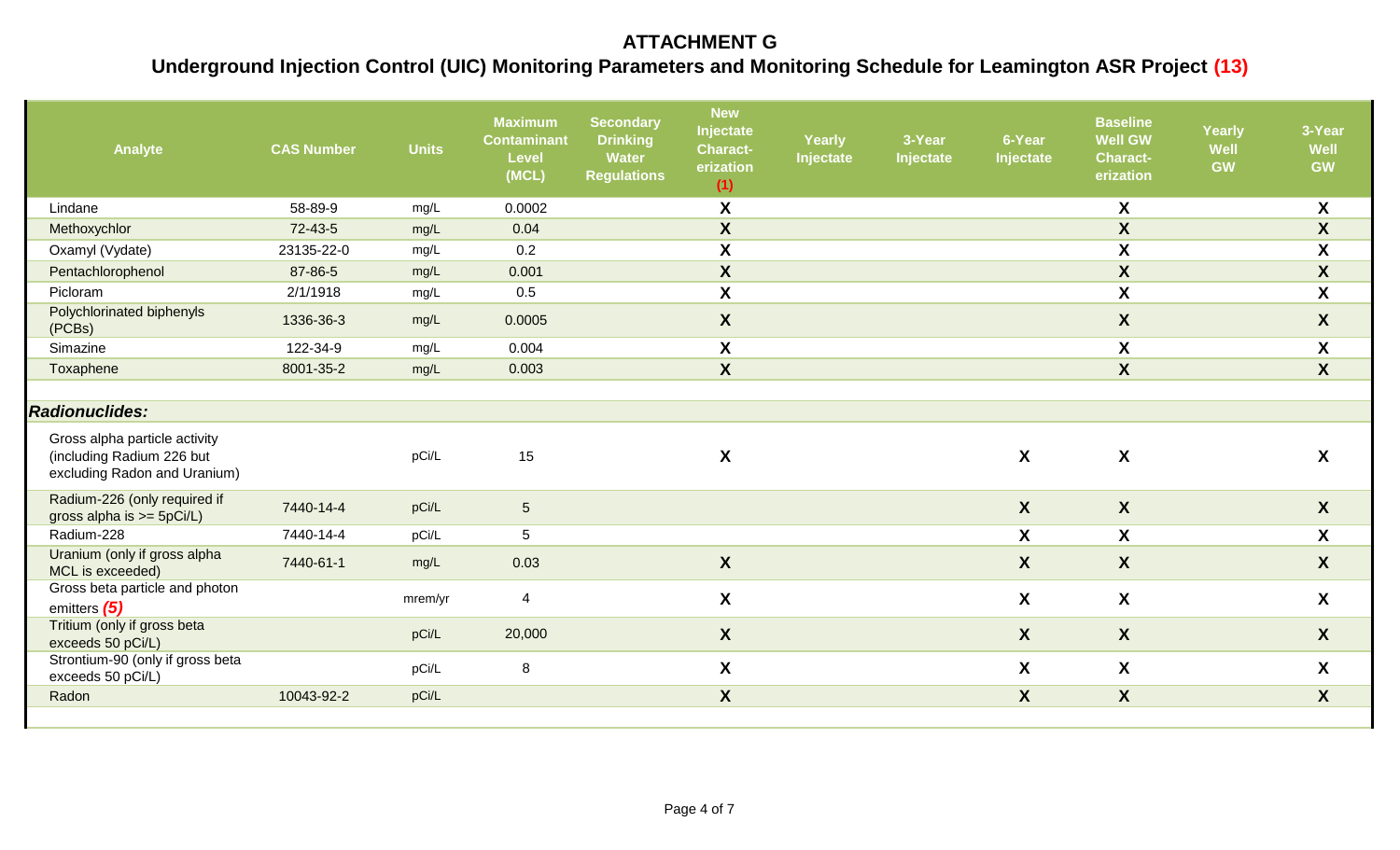| Analyte                                                                                                       | <b>CAS Number</b> | <b>Units</b> | <b>Maximum</b><br><b>Contaminant</b><br><b>Level</b><br>(MCL) | <b>Secondary</b><br><b>Drinking</b><br>Water<br><b>Regulations</b> | <b>New</b><br>Injectate<br><b>Charact-</b><br>erization<br>(1) | Yearly<br>Injectate       | 3-Year<br>Injectate | 6-Year<br>Injectate | <b>Baseline</b><br><b>Well GW</b><br><b>Charact-</b><br>erization | Yearly<br>Well<br><b>GW</b> | 3-Year<br>Well<br><b>GW</b> |
|---------------------------------------------------------------------------------------------------------------|-------------------|--------------|---------------------------------------------------------------|--------------------------------------------------------------------|----------------------------------------------------------------|---------------------------|---------------------|---------------------|-------------------------------------------------------------------|-----------------------------|-----------------------------|
| <b>Total Trihalomethanes</b><br>(TTHMs): (required only if<br><b>Chlorine is used as</b><br>disinfectant) (6) |                   | mg/L         | 0.08                                                          |                                                                    | $\mathsf{X}$                                                   | $\boldsymbol{X}$          |                     |                     | $\boldsymbol{X}$                                                  | $\boldsymbol{X}$            |                             |
| Chloroform                                                                                                    | 67-66-3           | mg/L         |                                                               |                                                                    | X                                                              | X                         |                     |                     | X                                                                 | X                           |                             |
| Bromodichloromethane                                                                                          | 75-27-4           | mg/L         |                                                               |                                                                    | $\boldsymbol{X}$                                               | $\boldsymbol{X}$          |                     |                     | $\boldsymbol{X}$                                                  | $\boldsymbol{X}$            |                             |
| Dibromochloromethane                                                                                          | 124-48-1          | mg/L         |                                                               |                                                                    | $\boldsymbol{\mathsf{X}}$                                      | X                         |                     |                     | $\boldsymbol{\mathsf{X}}$                                         | $\boldsymbol{\mathsf{X}}$   |                             |
| <b>Bromoform</b>                                                                                              | $75 - 25 - 2$     | mg/L         |                                                               |                                                                    | $\mathsf{X}$                                                   | $\boldsymbol{X}$          |                     |                     | $\boldsymbol{X}$                                                  | $\boldsymbol{X}$            |                             |
| Haloacetic acids (HAA5):<br>(required only if Chlorine<br>is used as disinfectant)<br>(7)                     |                   | mg/L         | 0.06                                                          |                                                                    | $\mathsf{X}$                                                   | $\boldsymbol{X}$          |                     |                     | $\boldsymbol{X}$                                                  | $\boldsymbol{X}$            |                             |
| Trihaloacetic acids (THAAs)                                                                                   |                   |              |                                                               |                                                                    |                                                                |                           |                     |                     |                                                                   |                             |                             |
| Trichloroacetic acid (TCAA)                                                                                   | 76-03-9           | mg/L         |                                                               |                                                                    | $\mathsf{X}$                                                   | $\boldsymbol{X}$          |                     |                     | $\boldsymbol{X}$                                                  | $\boldsymbol{X}$            |                             |
| Dihaloacetic acids (DHAAs)                                                                                    |                   |              |                                                               |                                                                    |                                                                |                           |                     |                     |                                                                   |                             |                             |
| Dichloroacetic acid (DCAA)                                                                                    | 76-43-6           | mg/L         |                                                               |                                                                    | $\mathsf{X}$                                                   | $\boldsymbol{X}$          |                     |                     | $\mathsf{X}$                                                      | $\boldsymbol{X}$            |                             |
| Dibromoacetic acid (DBAA)                                                                                     | 631-64-1          | mg/L         |                                                               |                                                                    | X                                                              | $\boldsymbol{\mathsf{X}}$ |                     |                     | $\mathsf{X}$                                                      | $\boldsymbol{X}$            |                             |
| Monohaloacetic acids (MHAAs)                                                                                  |                   |              |                                                               |                                                                    |                                                                |                           |                     |                     |                                                                   |                             |                             |
| Monochloroacetic acid<br>(MCAA)                                                                               | 79-11-8           | mg/L         |                                                               |                                                                    | X                                                              | X                         |                     |                     | X                                                                 | $\boldsymbol{X}$            |                             |
| Monobromoacetic acid<br>(MBAA)                                                                                | 79-08-3           | mg/L         |                                                               |                                                                    | $\boldsymbol{X}$                                               | $\boldsymbol{X}$          |                     |                     | $\boldsymbol{X}$                                                  | $\boldsymbol{X}$            |                             |
|                                                                                                               |                   |              |                                                               |                                                                    |                                                                |                           |                     |                     |                                                                   |                             |                             |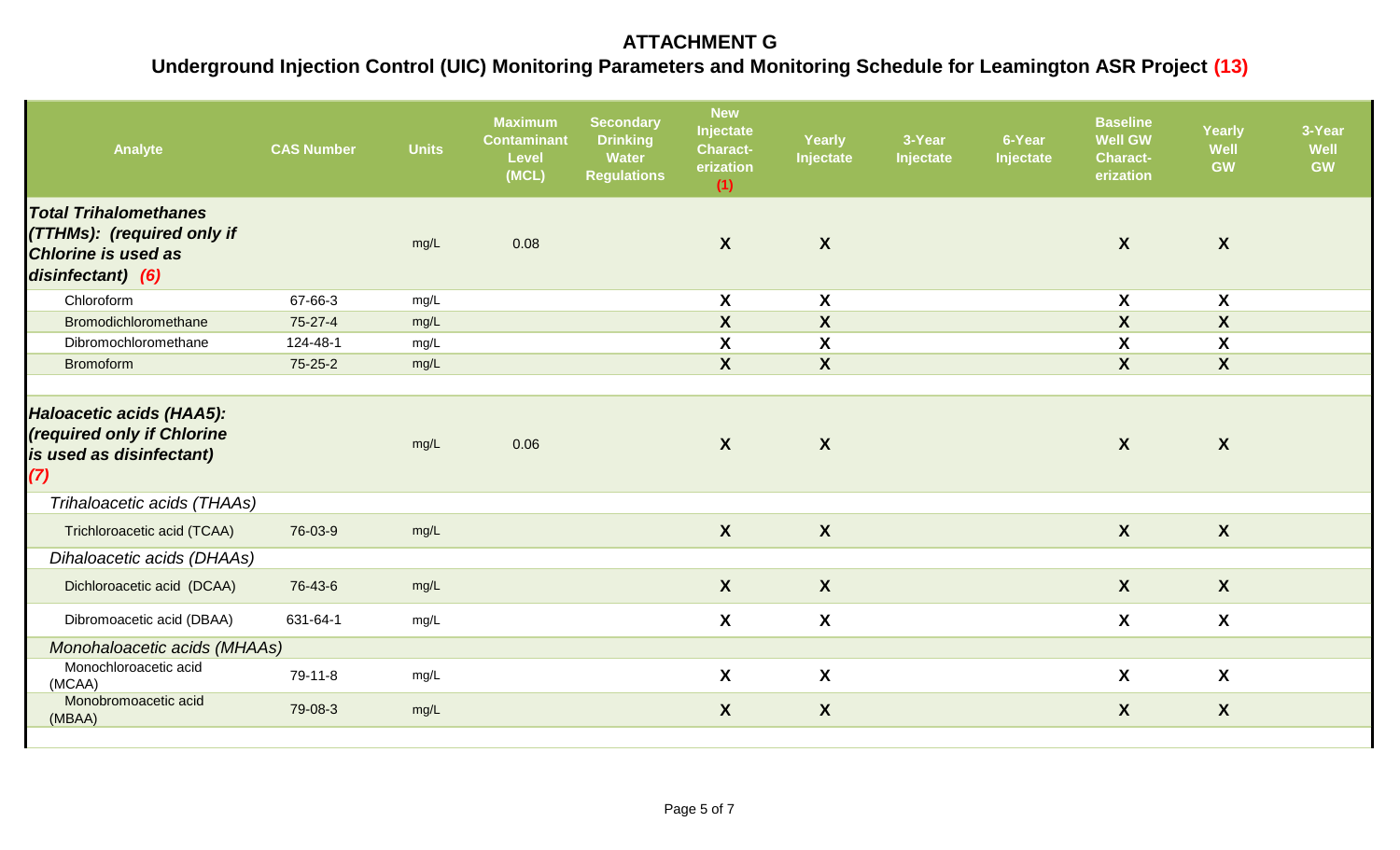| Analyte                                                                                                               | <b>CAS Number</b> | <b>Units</b>                     | <b>Maximum</b><br><b>Contaminant</b><br><b>Level</b><br>(MCL) | <b>Secondary</b><br><b>Drinking</b><br>Water<br><b>Regulations</b> | <b>New</b><br>Injectate<br><b>Charact-</b><br>erization<br>(1) | Yearly<br>Injectate | 3-Year<br>Injectate | 6-Year<br>Injectate | <b>Baseline</b><br><b>Well GW</b><br><b>Charact-</b><br>erization | Yearly<br><b>Well</b><br><b>GW</b> | 3-Year<br>Well<br><b>GW</b> |
|-----------------------------------------------------------------------------------------------------------------------|-------------------|----------------------------------|---------------------------------------------------------------|--------------------------------------------------------------------|----------------------------------------------------------------|---------------------|---------------------|---------------------|-------------------------------------------------------------------|------------------------------------|-----------------------------|
| Disinfectants and Their By-Products: (8)                                                                              |                   |                                  |                                                               |                                                                    |                                                                |                     |                     |                     |                                                                   |                                    |                             |
| Chloramine (only if used as a<br>disinfectant)                                                                        | 10599-90-3        | mg/L                             | 4                                                             |                                                                    | $\mathsf{X}$                                                   | $\boldsymbol{X}$    |                     |                     | $\boldsymbol{X}$                                                  | $\boldsymbol{X}$                   |                             |
| Chlorine                                                                                                              | 7782-50-5         | mg/L                             | $\overline{4}$                                                |                                                                    | $\mathsf{X}$                                                   | $\boldsymbol{X}$    |                     |                     | $\mathsf{X}$                                                      | $\boldsymbol{X}$                   |                             |
| Chlorine Dioxide (only if used as<br>a disinfectant)                                                                  | 10049-04-4        | mg/L                             | 0.8                                                           |                                                                    | $\mathsf{X}$                                                   | X                   |                     |                     | $\mathsf{X}$                                                      | $\boldsymbol{X}$                   |                             |
| Chlorite (only if Chlorine Dioxide<br>is used as a disinfectant)                                                      | 7758-19-2         | mg/L                             | $\overline{1}$                                                |                                                                    | $\mathsf{X}$                                                   | $\boldsymbol{X}$    |                     |                     | $\boldsymbol{X}$                                                  | $\boldsymbol{X}$                   |                             |
| Bromide / Bromate (only if<br>Ozone is used as a disinfectant)<br>(9)                                                 | 24959-67-9        | mg/L                             |                                                               |                                                                    | $\mathsf{X}$                                                   | $\boldsymbol{X}$    |                     |                     | $\boldsymbol{X}$                                                  | $\boldsymbol{X}$                   |                             |
|                                                                                                                       |                   |                                  |                                                               |                                                                    |                                                                |                     |                     |                     |                                                                   |                                    |                             |
| <b>Turbidity:</b>                                                                                                     |                   | <b>NTU</b>                       | (10)                                                          |                                                                    | X                                                              | X                   |                     |                     | X                                                                 | $\boldsymbol{X}$                   |                             |
| <b>Total Coliform:</b>                                                                                                |                   |                                  | (11)                                                          |                                                                    | X                                                              | X                   |                     |                     | $\boldsymbol{X}$                                                  | monthly                            |                             |
|                                                                                                                       |                   |                                  |                                                               |                                                                    |                                                                |                     |                     |                     |                                                                   |                                    |                             |
| <b>Additional Parameters for</b><br><b>New Source Monitoring to</b><br><b>Comply with DDW</b><br><b>Requirements:</b> |                   |                                  |                                                               |                                                                    |                                                                |                     |                     |                     |                                                                   |                                    |                             |
| Color                                                                                                                 |                   | <b>Color Units</b>               |                                                               | 15                                                                 | $\boldsymbol{X}$                                               |                     |                     |                     | $\boldsymbol{X}$                                                  |                                    |                             |
| Corrosivity                                                                                                           |                   |                                  |                                                               | Non-Corrosive                                                      | $\mathbf{x}$                                                   |                     |                     |                     | $\overline{\mathbf{X}}$                                           |                                    |                             |
| <b>Foaming Agents</b>                                                                                                 |                   | mg/L                             |                                                               | 0.5                                                                | $\boldsymbol{X}$                                               |                     |                     |                     | $\boldsymbol{X}$                                                  |                                    |                             |
| Odor                                                                                                                  |                   | <b>Threshhold Odor</b><br>Number |                                                               | 3                                                                  | X                                                              |                     |                     |                     | $\boldsymbol{\mathsf{X}}$                                         |                                    |                             |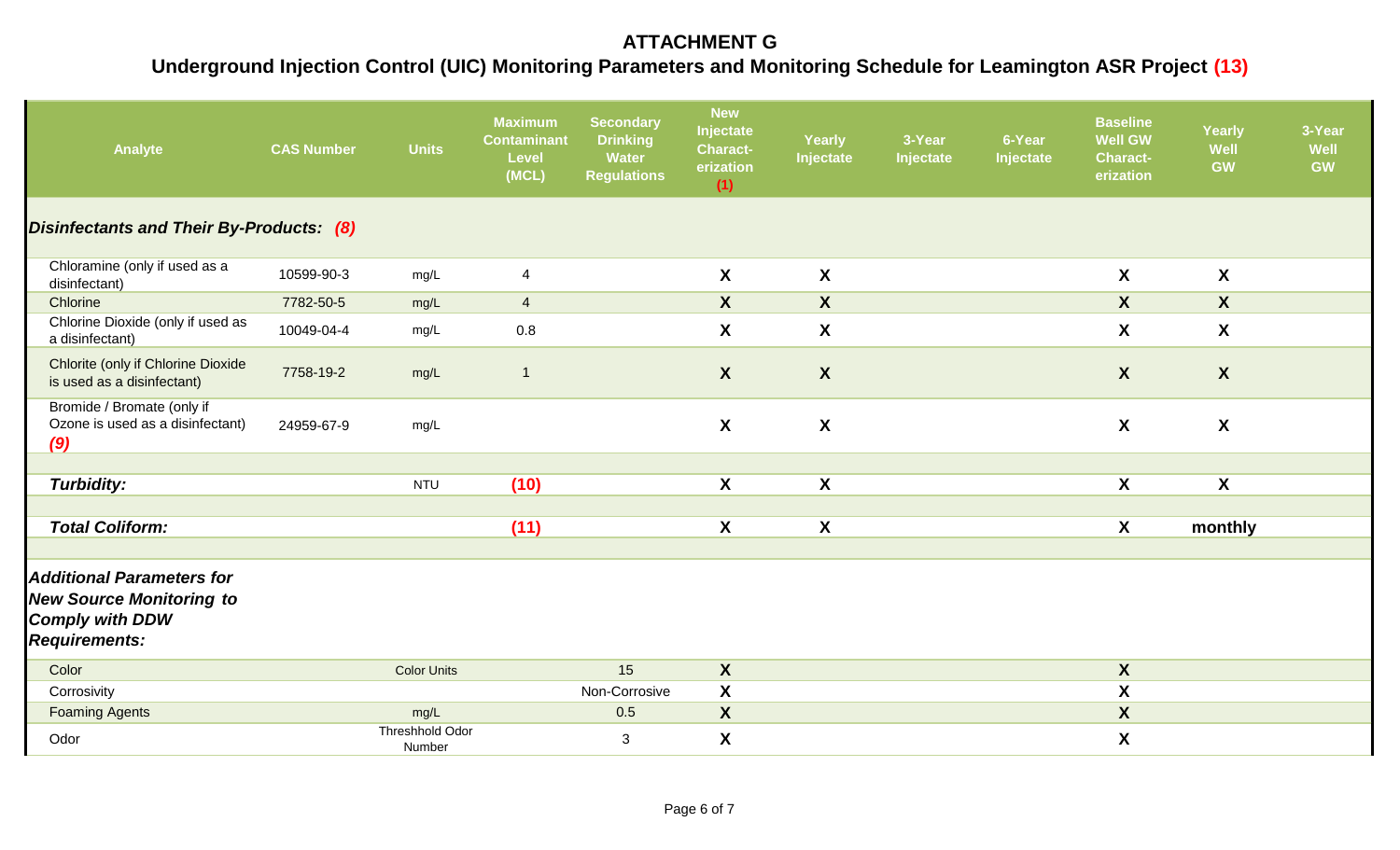| Analyte                                    | <b>Units</b><br><b>CAS Number</b> | <b>Maximum</b><br><b>Contaminant</b><br><b>Level</b><br>(MCL) | <b>Secondary</b><br><b>Drinking</b><br>Water<br><b>Regulations</b> | <b>New</b><br>Injectate<br><b>Charact-</b><br>erization<br>(1) | <b>Yearly</b><br>Injectate | 3-Year<br>Injectate | 6-Year<br>Injectate | <b>Baseline</b><br><b>Well GW</b><br><b>Charact-</b><br>erization | <b>Yearly</b><br>Well<br><b>GW</b> | 3-Year<br>Well<br><b>GW</b> |
|--------------------------------------------|-----------------------------------|---------------------------------------------------------------|--------------------------------------------------------------------|----------------------------------------------------------------|----------------------------|---------------------|---------------------|-------------------------------------------------------------------|------------------------------------|-----------------------------|
| pH                                         | pH units                          |                                                               | $6.5 - 8.5$                                                        | $\boldsymbol{X}$                                               | $\boldsymbol{X}$           |                     |                     | $\boldsymbol{X}$                                                  | $\boldsymbol{X}$                   | $\boldsymbol{X}$            |
| Ammonia, as N                              | mg/L                              |                                                               |                                                                    | X                                                              |                            |                     |                     | $\boldsymbol{\mathsf{X}}$                                         |                                    |                             |
| <b>Boron</b>                               | mg/L                              |                                                               |                                                                    | $\boldsymbol{X}$                                               |                            |                     |                     | $\boldsymbol{X}$                                                  |                                    |                             |
| Calcium                                    | mg/L                              |                                                               |                                                                    | $\boldsymbol{X}$                                               |                            |                     |                     | $\boldsymbol{X}$                                                  |                                    |                             |
| Lead                                       | mg/L                              |                                                               |                                                                    | $\boldsymbol{X}$                                               |                            |                     |                     | $\mathsf{X}$                                                      |                                    |                             |
| Magnesium                                  | mg/L                              |                                                               |                                                                    | $\boldsymbol{X}$                                               |                            |                     |                     | X                                                                 |                                    |                             |
| Potassium                                  | mg/L                              |                                                               |                                                                    | $\pmb{\mathsf{X}}$                                             |                            |                     |                     | $\boldsymbol{X}$                                                  |                                    |                             |
| Specific Conductivity at 25 <sup>0</sup> C | umhos/cm                          |                                                               |                                                                    | X                                                              | X                          |                     |                     | X                                                                 | X                                  | X                           |
| <b>Bicarbonate</b>                         | mg/L                              |                                                               |                                                                    | $\boldsymbol{X}$                                               |                            |                     |                     | $\mathsf{X}$                                                      |                                    |                             |
| <b>Carbon Dioxide</b>                      | mg/L                              |                                                               |                                                                    | $\boldsymbol{\mathsf{X}}$                                      |                            |                     |                     | $\boldsymbol{X}$                                                  |                                    |                             |
| Carbonate                                  | mg/L                              |                                                               |                                                                    | $\boldsymbol{X}$                                               |                            |                     |                     | $\boldsymbol{X}$                                                  |                                    |                             |
| Hydroxide                                  | mg/L                              |                                                               |                                                                    | X                                                              |                            |                     |                     | $\pmb{\mathsf{X}}$                                                |                                    |                             |
| Phosphorous, Ortho as P                    | mg/L                              |                                                               |                                                                    | $\boldsymbol{X}$                                               |                            |                     |                     | $\mathbf{X}$                                                      |                                    |                             |
| Silica, dissolved as $SiO2$                | mg/L                              |                                                               |                                                                    | $\pmb{\mathsf{X}}$                                             |                            |                     |                     | X                                                                 |                                    |                             |
| Surfactant as MBAS                         | mg/L                              |                                                               |                                                                    | $\boldsymbol{X}$                                               |                            |                     |                     | $\mathsf{X}$                                                      |                                    |                             |
| Total Hardness as CaCO <sub>3</sub>        | mg/L                              |                                                               |                                                                    | $\boldsymbol{\mathsf{X}}$                                      |                            |                     |                     | $\mathsf{X}$                                                      |                                    |                             |
| Alkalinity as CaCO <sub>3</sub>            | mg/L                              |                                                               |                                                                    | $\boldsymbol{X}$                                               |                            |                     |                     | $\mathsf{X}$                                                      |                                    |                             |
| Temperature                                | degrees C or F                    |                                                               |                                                                    |                                                                | $\boldsymbol{X}$           |                     |                     | X                                                                 | X                                  | X                           |
| <b>Total Organic Carbon (TOC)</b><br>(12)  | mg/L                              |                                                               |                                                                    | $\boldsymbol{X}$                                               |                            |                     |                     | X                                                                 |                                    |                             |